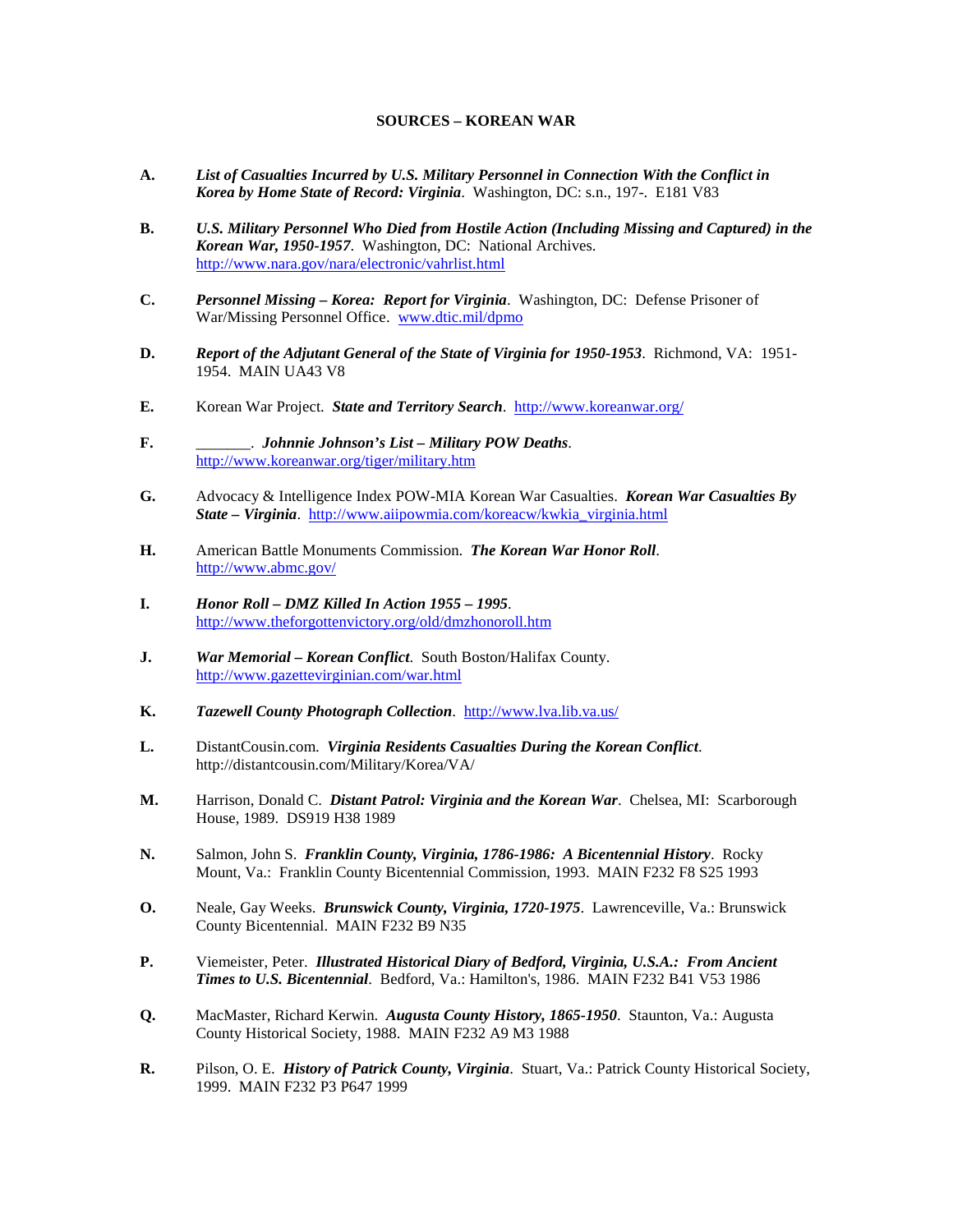- **S.** Kegley, Mary B. *Wythe County, Virginia: A Bicentennial History*. Wytheville, Va.: Wythe County Board of Supervisors, 1989. MAIN F232 W9 K45 1989
- **T.** *Richmond County, Virginia: A Review Commemorating the Bicentennial, 1776-1976*. Warsaw, Va.: Richmond County Board of Supervisors, 1976. MAIN F232 R5 R5
- **U.** Kagey, Deedie Dent. *When Past Is Prologue: A History of Roanoke County*. Roanoke, Va.: Roanoke County Sesquicentennial Committee, 1988. MAIN F232 R54 K12
- **V.** Bruce, Carolyn Hale. *Roanoke, Pictured Past and Present*. Norfolk: Donning, 1988. MAIN F234 R6 B74 1988
- **W.** Leslie, Louise. *Tazewell County*. Radford, Va.: Commonwealth Press, 1982. MAIN F232 T2 L46
- **X.** Covey, Donald D. *A Greene County History, 2002*. n.p. : D. Covey, 2002. MAIN F232 G79 C6 2002
- **Y.** GISEARCH.com. *Korea Casualties Database*. **<http://www.gisearch.com/memorials/korea/>**
- **Z.** Middleton, Norwood C. *Salem: A Virginia Chronicle*. Salem, Va.: Salem Historical Society, 1986. MAIN F234 S148 M62 1986
- **a.** *Yet Another Album of Tazewell County, Virginia*. Charleston, W. Va.: Pictorial Histories Pub. Co., 1998. MAIN F232 T2 Y4 1998
- **b.** Tyler, David Gardiner.*A History and Pictorial Review of Charles City County, Virginia*. n.p.: D.G. Tyler, 1990. MAIN F232 C471 T96 1990
- **c.** Davis, Margaret Grim. *Madison County, Virginia: A Revised History*. Madison, Va.: Board of Supervisors of Madison County, 1977. MAIN F232 M2 D26
- **d.** Alleghany Highlands Genealogical Society. *Survey of Various Cemeteries of Alleghany County, Virginia*. Covington, Va.: Alleghany Highlands Genealogical Society, 1994-. MAIN F232 A5 A32 1994
- **e.** Chosin Reservoir Korea November–December 1950. *Marine Corps Personnel Killed in Action State-By-State*. <http://www.chosinreservoir.com/>
- **f.** *The 1984 Register of Former Cadets of the Virginia Military Institute*. Lexington, VA: VMI Alumni Association, Inc., 1984. MAIN U430 V8 A45 1984
- **g.** *Washington Post*. Film 223
- **h.** *Arlington National Cemetery*. <http://arlingtoncemetery.net/>
- **i.** AII POW-MIA. *Korean War Unknowns*. <http://www.aiipowmia.com/koreacw/punchbowl859.html>
- **j.** Ecker, Richard E. *Korean Battle Chronology: Unit-by-Unit United States Casualty Figures and Medal of Honor Citations*. Jefferson, NC: McFarland & Co., 2005. MAIN DS918 A553 E25 2005
- **k.** U.S. Department of Defense. *DefenseLink*. <http://www.defenselink.mil/>
- **l.** *Richmond Times-Dispatch*. Richmond, VA. Film 4